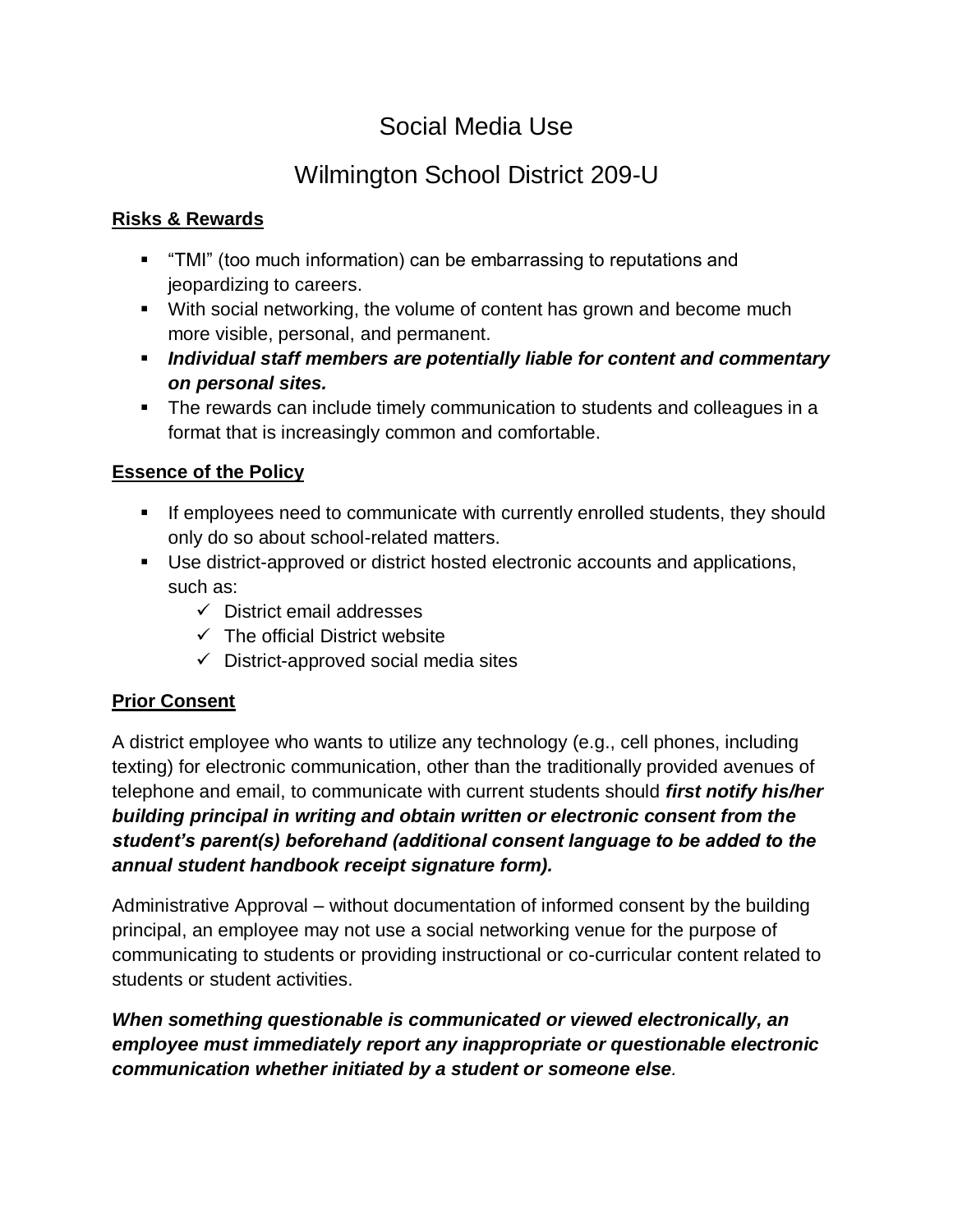#### **Maintaining an external website**

An employee who maintains or desires to create an external website that provides instructional or co-curricular content related to students or student activities must inform the building principal. Extension of the District Website - An external website maintained and/or created by or for an employee to which students may be referred for instructional, co-curricular, or relevant content is considered an extension of the employee's District website.

## **Professionalism and Student Confidentiality**

The employee must maintain the external website in a professional manner that preserves student safety and confidentiality

## **Quick Links**

If an employee maintains an external website to provide appropriate instructional or cocurricular content related to students or student activities, the employee's district website and the external website must include corresponding Quick Links to each other.

## **One-Way Communication**

An employee's use of social networking for one-way communication to (not with) students regarding instructional matters should be limited to District hosted/ approved venues. The only exception to this would be during the facilitation of an electronic classroom discussion or blog session via one of the district-approved social media sites. However, it is important to remember that the use of social media sites outside of this context is required to be one-way in nature, fostering the timely and accurate dissemination of vital information to students, parents, and the community at large. Twoway communication or dialogue with students and/or their parents should take place in person or via the traditionally district-provided avenues of telephone and email.

#### **Fans, Not Friends (Facebook)**

One-way social networking communication to students must be in the form of organizational "fan" pages created by the school District for the employee, with security access maintained by both the employee and the District. This is a distinction from a personal "friend" page created by the employee, which would be considered a violation of the policy if it includes communication with students. This is primarily applicable to Facebook.

**Staff members are now authorized to create Organizational facebook pages for their classrooms, clubs, teams, activities, etc. The utilization regular, personal**